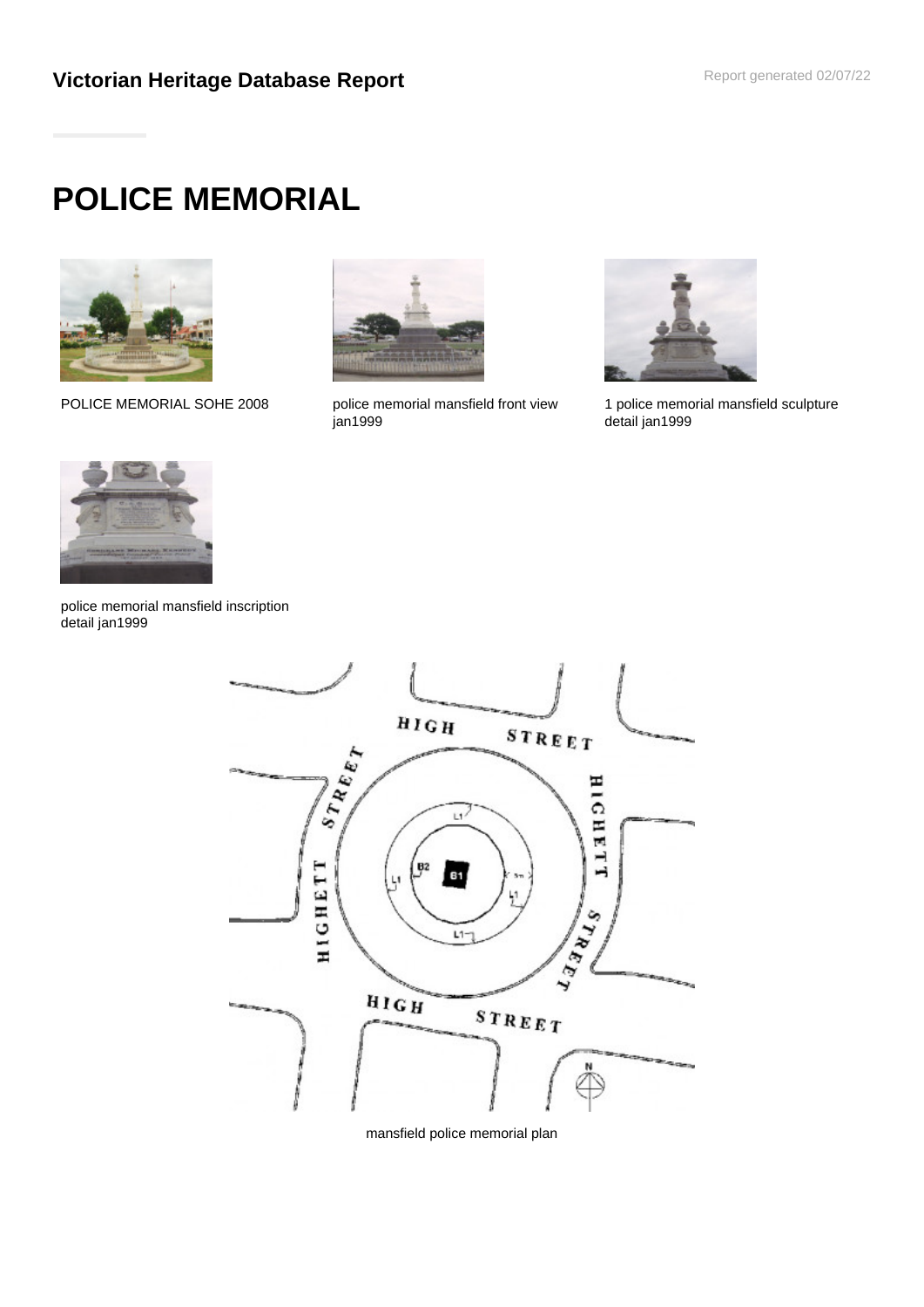## **Location**

HIGH STREET and HIGHETT STREET MANSFIELD, Mansfield Shire

## **Municipality**

MANSFIFLD SHIRF

## **Level of significance**

Registered

## **Victorian Heritage Register (VHR) Number**

H1538

## **Heritage Overlay Numbers**

 $H<sub>O32</sub>$ 

# **VHR Registration**

August 20, 1982

# **Amendment to Registration**

May 27, 1999

# **Heritage Listing**

Victorian Heritage Register

# **Statement of Significance**

Last updated on - July 9, 1999

#### What is significant?

On Friday 25 October, 1878, four policemen, disguised as prospectors set out from Mansfield to catch the Kelly Gang. The four men, three of who were soon to die, were Sergeant Michael Kennedy, and Constables Thomas Lonigan, Michael Scanlan and McIntyre. All good bushmen they were the next day surprised by the Kelly Gang, near the Kelly camp in the Tolmie Ranges, and overcome. Sergeant Michael Kennedy was then stationed at Mansfield. Three policemen were killed: Sergeant Kennedy and Constables Lonigan and Scanlon. McIntyre escaped, and terrified returned to Mansfield with the stark news. The police memorial in the main street at Mansfield was erected by the State Government to the memory of the three constables murdered by the Kelly gang. The movement for its erection was begun on 21 December 1878, about two months after the murders, and the Chief Commissioner of Police at the time, Captain Standish, unveiled the memorial on 22 April 1880. The police of Victoria and New South Wales and the public contributed to the memorial, particularly residents of the Mansfield District. The police memorial is located at the intersection of High and Highett streets, Mansfield. It is a dressed and decorated marble pillar inscribed to the memory of the policemen killed near Mansfield in 1878, set on a plinth of dressed bluestone and surrounded by a low cast iron palisade fence. It believed that J Hanson of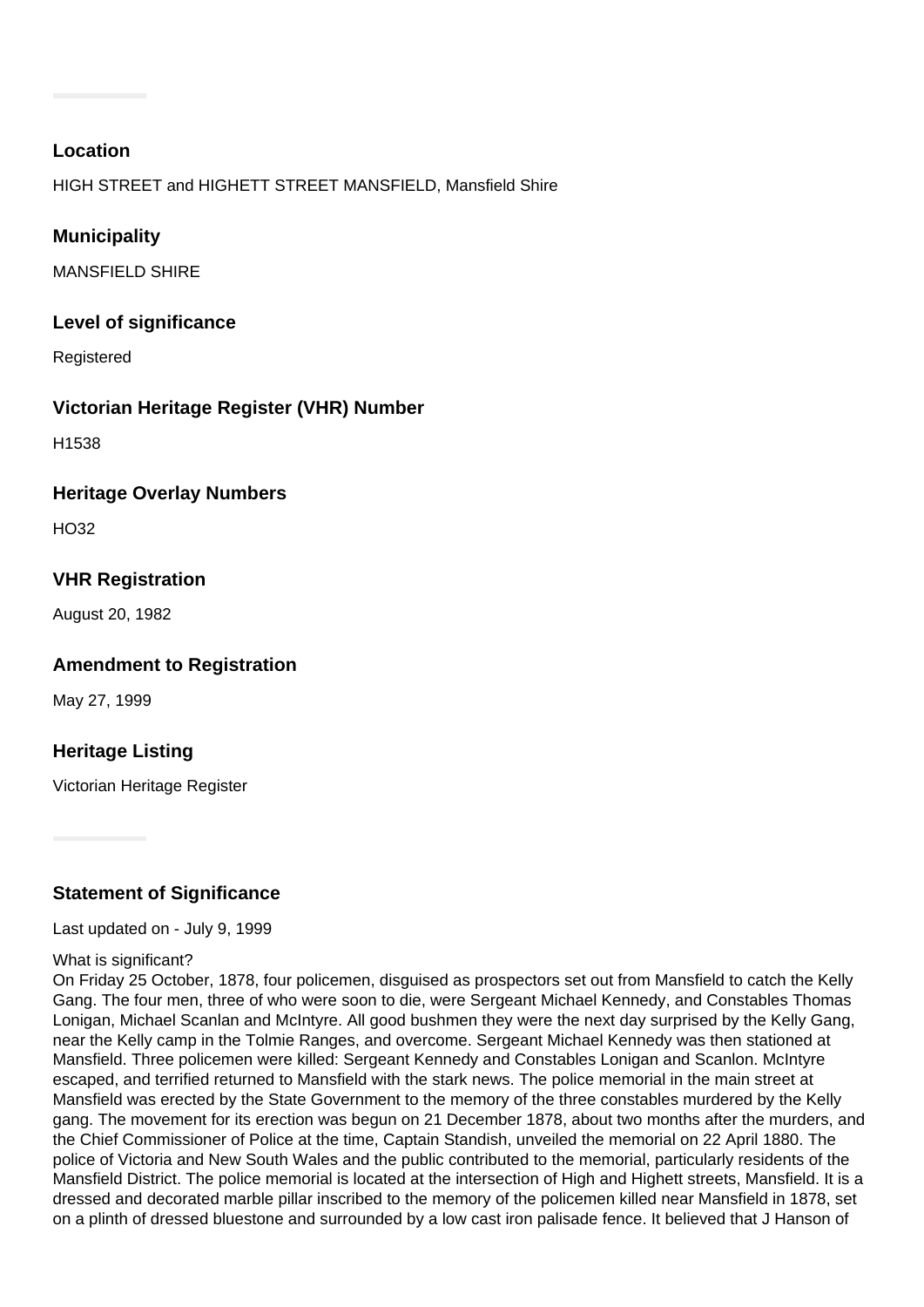Melbourne was the stonemason responsible for design and construction of the memorial.

How is it significant?

Mansfield Police Memorial is of social, historical and aesthetic significance to the State of Victoria.

Why is it significant?

The Mansfield Police Memorial is of social and historical significance for its associations with the history of bushranging in Victoria. The memorial commemorates the bravery of three policemen who were killed while in pursuit of the notorious Kelly Gang. The memorial is important for its associations with the Ned Kelly legend as it commemorates an important event in the chain of events, which lead to the capture, arrest, trial and eventual hanging of Ned Kelly. It was for the murder of Thomas Lonigan that Ned Kelly was finally arrested and hung. The Police Memorial is of social significance as a poignant reminder of members of the Victoria Police who have since been slain in the performance of their duty.

The Mansfield Police Memorial is of architectural and aesthetic importance as an early and representative example of an elaborate memorial constructed with public monies in the 1880s. It is important for its demonstration of skilled stonemasonry and ornate detailing. The memorial is of aesthetic importance for its prominent position in the town of Mansfield and in particular for its sculpted urns, numerous inscriptions and intricate detailing.

Construction dates 1880. Heritage Act Categories Registered place, Hermes Number 686

Property Number

# **History**

<span class="c1">Contextual History:<br /> <br /> In the little township of Greta, which lies between Benalla and Wangaratta, settled in the sixties an ex convict named Kelly and several of his relatives. Kelly's family consisted of three sons and four daughters. The eldest son, Edward was born in 1851. James came next and Daniel was the youngest. The boys manifested criminal instincts early on. In 1870, Ned was arrested at Greta for having assisted the notorious bushranger Power in some of his robberies; but the witnesses were unable, or unwilling, to identify him, and so was discharged. Next year however, he was sentenced to three years for horse stealing. In the same year, and for a crime of like nature, Jim received five years. On his release, he became a bushranger in New South Wales, but was soon captured and condemned to penal servitude for ten years. In 1876, Dan was sent to gaol for a period for taking part in a house-breaking robbery (Long. Charles p.73). .< br /> <br /> He was not long out, before he was again in trouble. In April, 1878, it became the duty of Constable Fitzpatrick to arrest him on several charges of horse stealing. The constable went to the house at Dan's mother at Greta. Dan was there and seemed willing to submit. Ultimately, however, he began to show signs of resisting, and a scuffle ensued in which the mother and Ned, who had arrived on the scene, took part. Fitzpatrick failed in his object, and received, among other injuries, a revolver bullet in his arm (Long. Charles p.73).  $\langle$ br  $/$ > <br  $/$ > Before a sufficient number of police to enforce the law could arrive at Greta, Ned and Dan had retired into the mountainous country to the south in the direction of Mansfield, where they were soon joined by two of their associates, Joe Byrne and Steve Hart. In a secluded spot, they had a stronghold -a hut with walls of thick slabs, bullet proof and loop holed, with a door of stout sheet iron. Nothing was heard of these three reckless young men for some months. On Friday , October 25, 1878, four policemen, disguised as prospectors, set out from Mansfield to catch the Kelly Gang. Sergeant Kennedy and Constables Scanlon, Lonigan and McIntyre set out from Mansfield for the heart of the Wombat Ranges, lying to the north of that town, between it and Greta , where it was deemed likely the quartet was hiding (Long. Charles  $p.74$ ). .  $\lt$  br />  $\lt$  at the end of the day's journey, the policemen camped on the bank of Stringybark Creek, about twenty miles from the town. The next day the policemen's camp had been ambushed by the Kelly Gang and the only policeman who remained to tell the tale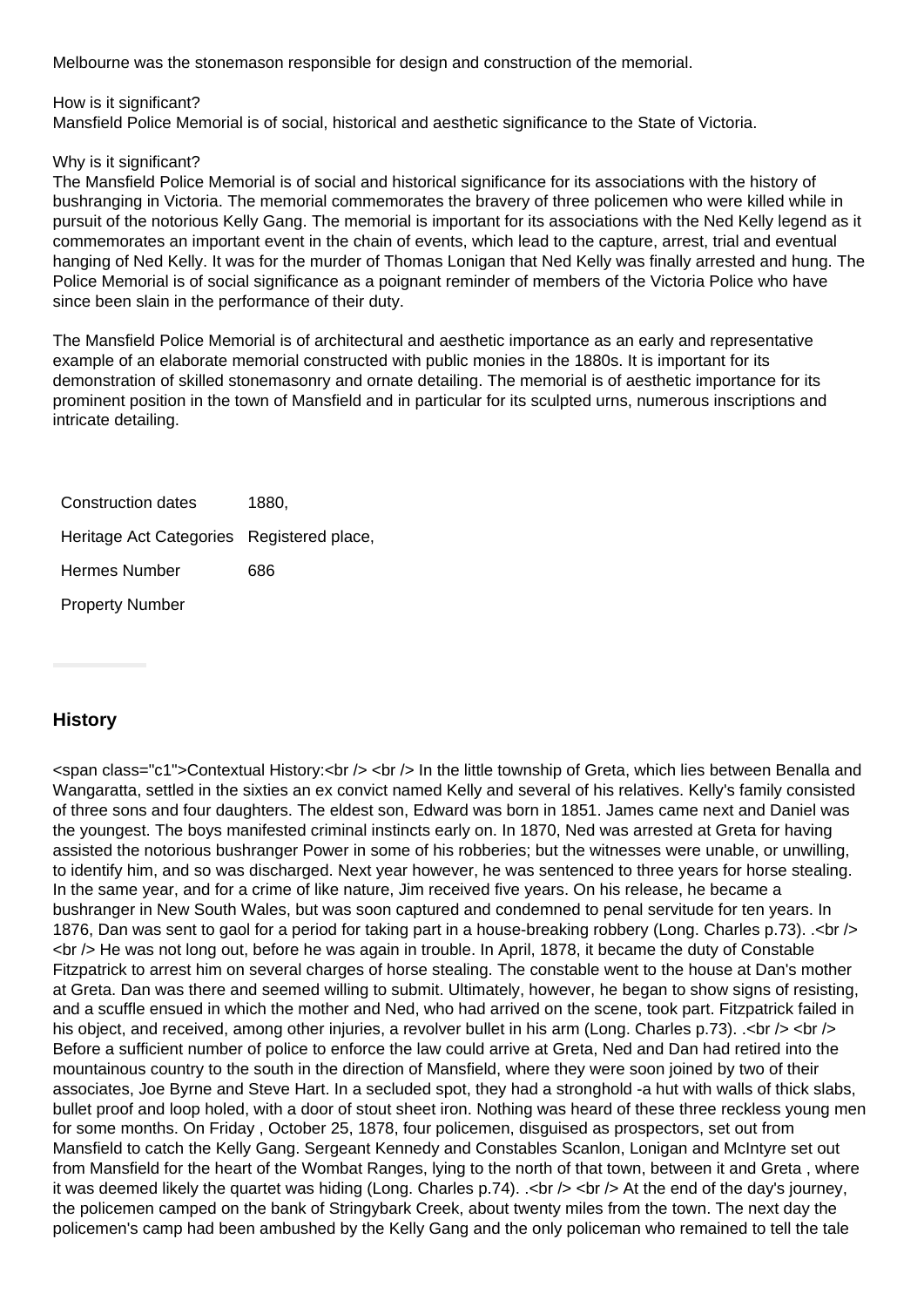was McIntyre (Long. Charles p.74). .< br /> < br /> Mansfield officials and residents risked their lives and went and collected the bodies under the guidance of Constable McIntyre. For Mansfield people the central figure in the tragedy-looking on the tragedy as a purely local event-is Sergeant Michael Kennedy, then stationed at Mansfield (Morris, George 194? p.40). .  $\langle$ br />  $\langle$ br /> The Felons Apprehension Bill passed soon afterwards gave civilians the right to shoot the gang on sight. Almost immediately, the Chief Justice granted an order against each member of the Kelly Gang to surrender at Mansfield on or before Tuesday November 12, to stand trial for murder Mansfield (Morris, George 194? p.40). .<br />> <br />> The wantonness and barbarity of the crime cased great public excitement. A reward of 1 000 pounds for each of the miscreants was offered by the government, and the pursuit, which was to last for no less than a year and eight months, began (Long. Charles p.75).  $\langle$ br  $/$  <br /> With the execution of Ned Kelly on the 11th of November, 1880, the story of bushranging in Victoria came to an abrupt and terrible end. One hundred thousand pounds is one estimate of the cost incurred in extirpating the Kelly gang (Long. Charles p.78).  $\langle$ br  $/$ > $\langle$ br  $/$ > $\rangle$  History of Place: $\langle$ br  $/$ > $\langle$ br  $/$ > $\rangle$  The memorial in the main street at Mansfield was erected by the State Government to the memory of the three constables murdered by the Kelly gang in the Wombat Ranges, 26 October 1878. A commemorative service was held in 1978 to mark the Memorial's Centenary (National Trust research). .< br />> < br /> The memorial was contributed to by the police of Victoria and New South Wales and the public, particularly residents of the Mansfield District.<br />> <br />> <br />The movement for its erection was begun on 21 December 1878 about two months after the murders, and the Chief Commissioner of Police at the time, Captain Standish unveiled the Memorial on 22 April 1880. The dead constables were Sergeant Michael Kennedy, born at Westmeath, Ireland, aged 36 years and enlisted in the Victorian police force 19 August 1864; Mounted Constable Thomas Lonigan, native of Sligo Ireland, aged 34 years and enlisted 4 July 1874; Mounted constable Michael Scanlan, native of Kerry, Ireland, aged 35 years and enlisted 22 December 1865. The men were buried in a local cemetery under headstones erected by a grateful parliament. A reward of £1000 was offered for apprehension of each of the bushrangers, a pursuit which was to last 20 months. Ned Kelly was executed on 11 November, 1880 (National Trust research). < br />> < br /> In October 1994 a small memorial was unveiled by Neil Comrie Chief Commissioner of Police which is situated directly next to the 1880 memorial. It contains a plaque dedicated to all members of Victoria Police who have been killed in the performance of their duty.<br />> <br />> <br />The bluestone blocks contain the name J. Hanson Melbourne inscribed in the stonework. It is believed that this is the name of the stonemason responsible for design and construction of the memorial. It is believed that the cast iron palisade fence was erected at the same time as the memorial. It appears in a photograph c.1880.<br />> Associated People: Assoc.People MICHAEL KENNEDY, THOMAS LONIGAN, MICHAEL SCANLAN</span>

# **Assessment Against Criteria**

Criterion A

The historical importance, association with or relationship to Victoria's history of the place or object.

The Mansfield Police Memorial is important for its associations with the bushranging phase in Victoria's history and in particular the legendary Ned Kelly . With the execution of Ned Kelly on the 11th of November, 1880, the story of bushranging in Victoria came to an end.

Criterion B

The importance of a place or object in demonstrating rarity or uniqueness.

Criterion C

The place or object's potential to educate, illustrate or provide further scientific investigation in relation to Victoria's cultural heritage.

Criterion D

The importance of a place or object in exhibiting the principal characteristics or the representative nature of a place or object as part of a class or type of places or objects.

Criterion E

The importance of the place or object in exhibiting good design or aesthetic characteristics and/or in exhibiting a richness, diversity or unusual integration of features.

The Mansfield Police Memorial is of architectural and aesthetic importance as a representative example of an elaborate memorial constructed with public monies in the 1880s. It is important for its demonstration of skilled stonemasonry and ornate detailing. The memorial is of aesthetic importance for its prominent position in the town of Mansfield and in particular for its sculpted urns and large urn at the apex. It is important for the intricate stonework detailing.